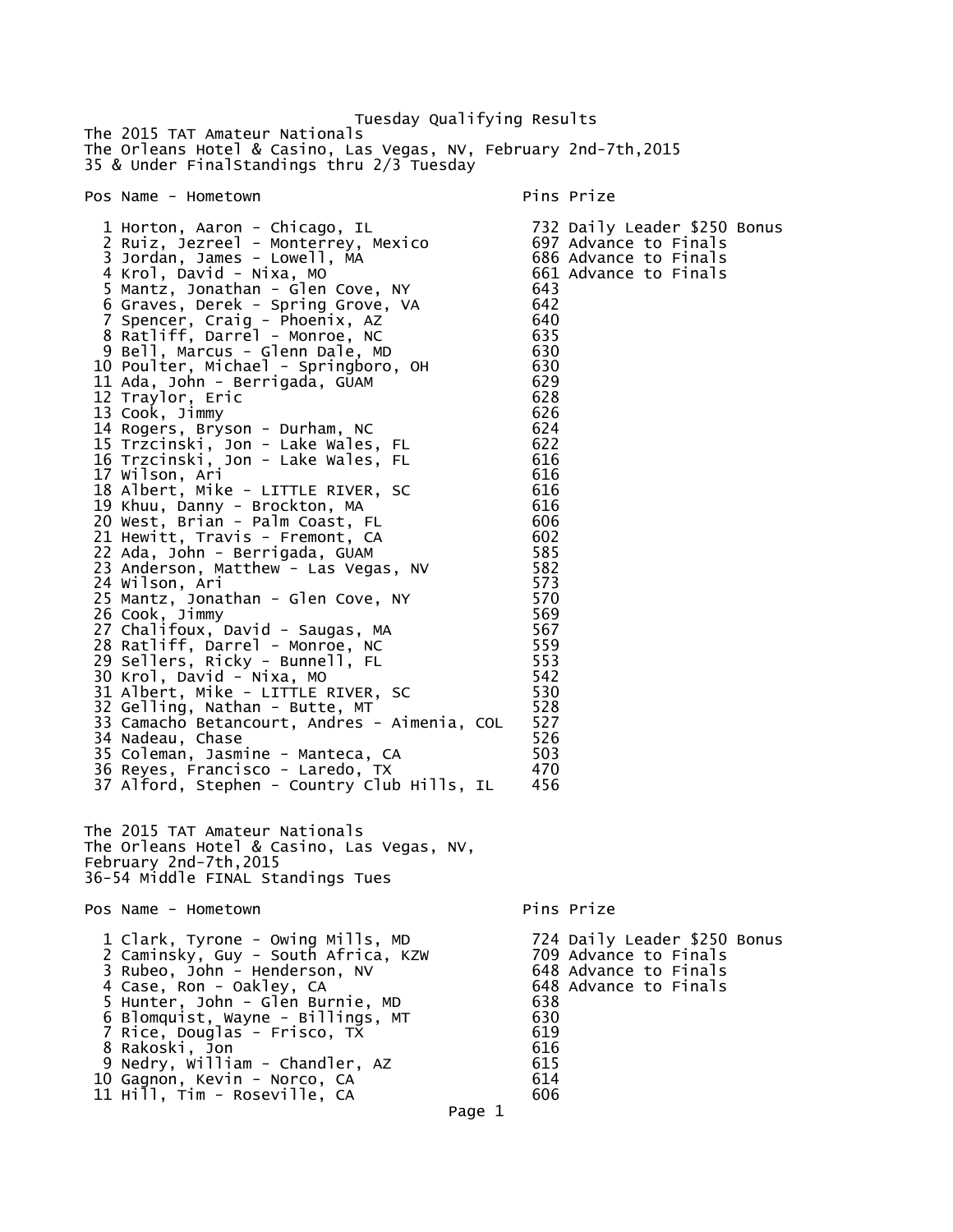Tuesday Qualifying Results 12 Werner, Chris - Rochester, NY 13 Mitchell, Isaiah - South Holland, IL 600 14 Graham, William - Surprise, AZ 590 15 Ridgeway, Howard - Cleveland, OH 575 16 Rubeo, John - Henderson, NV 574 17 Hill, Tim - Roseville, CA 572 18 Meyerhoff, Victor 570 19 Rubeo, John - Henderson, NV 569 20 Caminsky, Guy - South Africa, KZW 568 21 Meyerhoff, Victor 556 22 Wallace, Brian 555 South Communist State State State State State State State S 23 Shaffer, Harry - Butte, MT 545 24 Stamper, Johnny - Severn, MD 539 25 Farah, Daniel - Portland, OR 538 26 Jones, Steve - Scottsdale, AZ 536 27 O'Neil, Tim - Las Vegas, NV 529 28 Reid, Kevin - Mississauga, ON 526 29 DeFranco, Vince - Darien, IL 522 30 Lopez, Lance - Sacramento, CA 499 The 2015 TAT Amateur Nationals The Orleans Hotel & Casino, Las Vegas, NV, February 2nd-7th,2015 55 & Over Senior FINAL Standings 2/3 Tues Pos Name - Hometown Pins Prize 704 Daily Leader \$250 Bonus 2 Roberts, Ed - , NY 683 Advance to Finals<br>3 Prieto, Phil 649 Previously Qualif 049 Previously Qualified<br>642 Previously Qualified<br>642 Advance to Finals<br>641 Advance to Finals<br>629 Advance to Finals<br>624 4 Leong, Terry - Henderson, NV 642 Previously Qualified 5 Shank, Robert - Fort Wayne, IN 642 Advance to Finals 6 Hewitt, David - Fremont, CA 641 Advance to Finals 7 Adkins, Daniel - Austin, TX 629 Advance to Finals 8 Jeschke, Richard - Las Vegas, NV 624 9 Matus, John 623<br>- 19 Matus, 19 Matus, 19 Matus 622<br>- 19 Matus 622 10 Calyore, Steve 622 11 Amkie, Isaac - Mexico 612 12 Shellabarger, Max - Layton, UT 609 13 Freeman, Steve - Hermantown, MN 608 14 Swayda, Wayne - Phoenix, AZ 595 15 Perry, Rick - Kalispell, MT 593 16 Adkins, Daniel - Austin, TX 591 17 Rodriguez, Alfonso 589 18 King, Willie - Soquel, CA 585 19 Hoffman, Larry - Fountain Hills, AZ 581 20 Vieira, Marcio - Rio De Janeiro, BZ 581 21 Williams, Julius - Spokane Valley, WA 579<br>22 Saccone, Terry - Cold Spring, KY 579 22 Saccone, Terry - Cold Spring, KY 579 23 Lovely, Tom - Pittsburgh, PA 575 24 Shank, Robert - Fort Wayne, IN 571 25 Marion, Tony - S. Palm Beach, FL 571 26 Maez, Alfred - SantaFe, NM 569 27 Medina, Marcus - Santa Fe, NM 562 28 Carter, Sam - Ben Lommad, CA 661 561 29 Lovely, Tom - Pittsburgh, PA 560 30 Miller, Larry - Hereford, AZ 559 31 Williams, Julius - Spokane Valley, WA 555 32 Eskenazi, David 549 33 Vieira, Marcio - Rio De Janeiro, BZ 536 34 Magill, Jay - Ontario,Canada 531 35 Adler, Bud - Gold Canyon, AZ 528 36 Matus, John 517 37 Palomares, Norm 511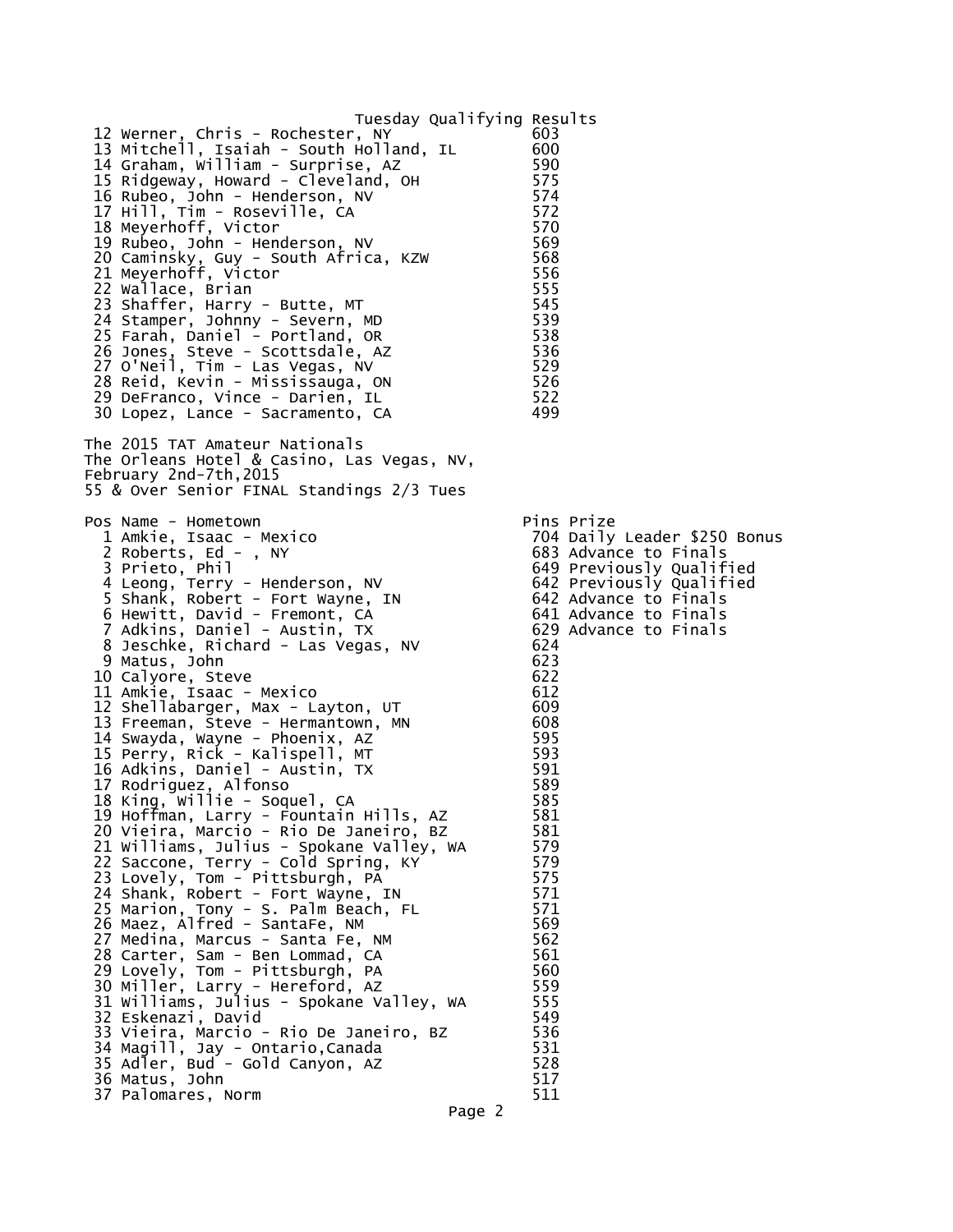Tuesday Qualifying Results 38 Chew, David The 2015 TAT Amateur Nationals The Orleans Hotel & Casino, Las Vegas, NV, February 2nd-7th,2015 Returning Non Finalist Final Standings thru 2/3 Tuesday Pos Name - Hometown Pins Prize 1 Corrigan, Larry (S) - Las Vegas, NV 670 Advance to Finals 2 Burns, Dwight (M) - Tucson, AZ 643 Advance to Finals 3 Kinney, Christina (U) - Las Vegas, NV 629 4 Podgorski, Duane (S) - Lakeland, FL 609 5 Woodward, Tony (M) - helena, MT 608 6 King, Roger (S) - Sarasota, FL 588 7 Negado, Stefan (U) - Jersey City, NJ 572 8 Cannady, Kwane (M) 572 9 Corrigan, Larry (S) - Las Vegas, NV 571 10 Bell, Darnell (M) - Woodbridge, VA 563 11 Bertazon, Shane (U) - Halethorpe, MD 556 12 Castro, JD (U) - Hagatna 555 13 Brinley, Al (S) - Maryville, IL 546 14 Fournier, David (S) - Oakley, CA 539 15 Hadley, Gary (S) - Sante Fe, NM 525 16 McDonald, Ronald (S) - Newman Lake, WA 521<br>17 Charles, Mike (S) - Simi Valley, CA 520 17 Charles, Mike (S) - Simi Valley, CA 520 18 Maiseroulle, Tim (M) - Buford, GA 520 19 Romero, Dion (M) 502 20 Carroll, John  $(S)$  - Stockton, CA The 2015 TAT Amateur Nationals The Orleans Hotel & Casino, Las Vegas, NV, February 2nd-7th,2015 215 & Under FINAL Stand Tues with/HDCP Pos Name - Hometown Pins Prize 1 Duran, Michael - Banning, CA 710 Daily Leader \$250 Bonus 2 Ball, Tracie - Tucson, AZ 703 Advance to Finals 3 Sands, Kevin - Edinburg, UK 702 Advance to Finals 4 Charlebois, Pat - Ajax, Canada 698 Advance to Finals 5 Gibbons, Alan - Dublin, IRE 669 Advance to Finals 6 Carvalho Junior, Jose - Bresivia 669 Advance to Finals  $7$  Whitfield, General - Fort Worth, TX 8 Figueroa, Eduardo - Mexico City, MX 663 Advance to Finals 9 Telford, Jeremy - St. George, UT 660 10 Ashley, Joe - Goodyear, AZ 660 11 Turner, Lorijo - Sheridan, WY 660 12 Parris, Jason 643 13 Carvalho Junior, Jose - Bresivia 641 14 Turner, Lorijo - Sheridan, WY 636 15 Edgerton, Janie - Alameda, CA 633 16 Belcher, Richard - Naples, FL 630 17 Wright, Paul - Jersey, UK 627 18 Weston, Clay - Corning, CA 624 19 Wilson, Dan - Santa Cruz, CA 619 20 Murr, Leisha - Ft Worth, TX 618 21 Conn, Tim - Sunnyvale, CA 618 22 LeCount, Brad - Mountclair, CA 617 23 Harris, Arthur - Chicago, IL 615 24 Robinson, Jason - Country Club Hills, IL 614 25 Colemar, Rodel - Scarborough 613 26 Weston, Tim - Corning, CA 613 Page 3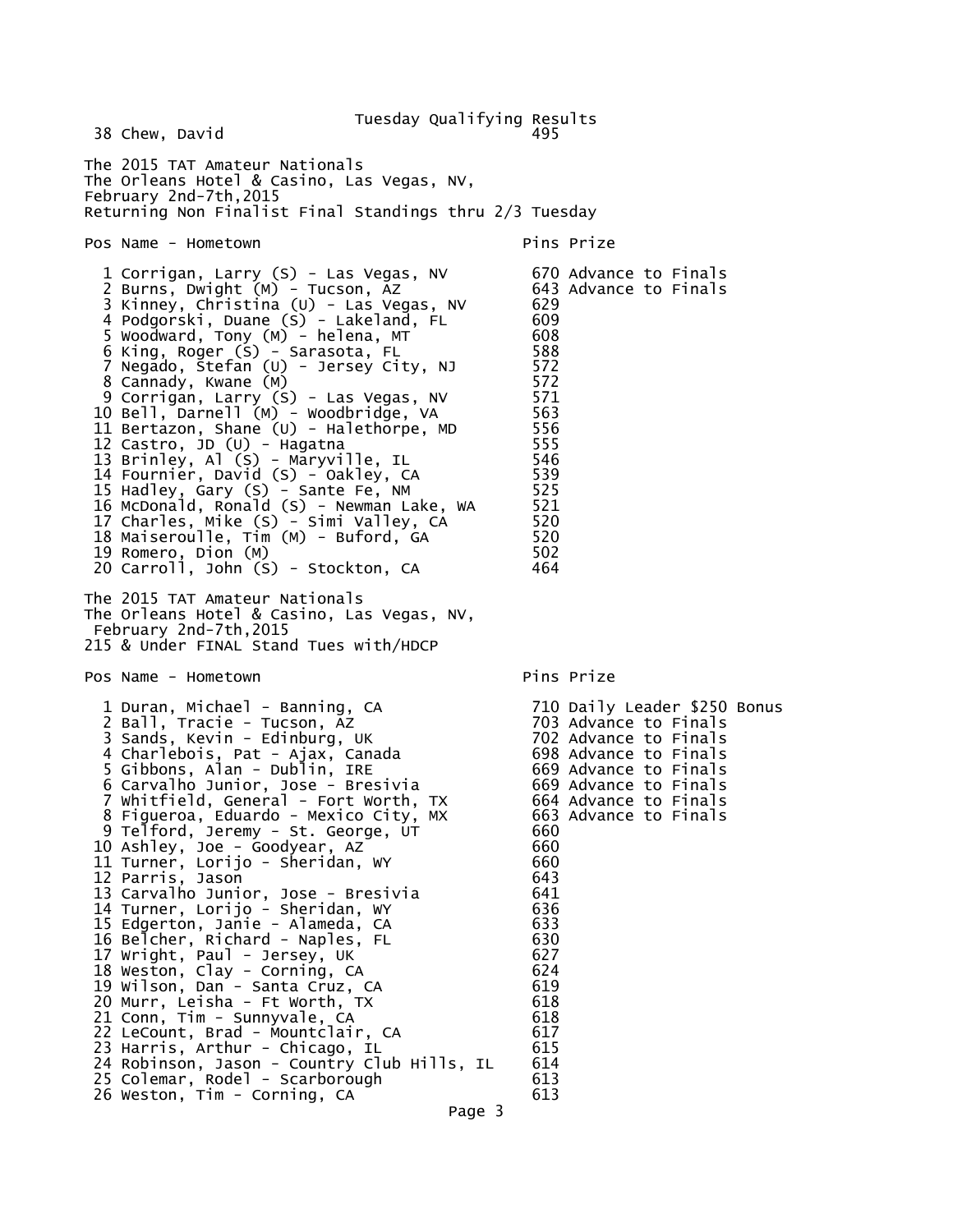Tuesday Qualifying Results 27 Turner, Graham - Dublin 607 28 Kennett, Kevin - Orange City, FL 606 29 Kochis, Brian - Highlands Ranch, CO 606 30 Villa, Rene - Albuquerque, NM 603 31 Coleman, Trent - Laurel, MD 603 32 Sheehan, Bob - Cincinnati, OH 601 33 Heredia, Manuel - Monterrey, Mexico 600 34 High, Michael - Jersey, UK 599 35 Gneiting, Jay 595 36 Pereda, Luis - Monterrey, Mexico 584 37 Byrne, Ray - Dublin, IRE 582 38 Besana, Edison - Scarborough 581 39 Stricker, Matt - Billings, MT 580 40 Nietsch, Johann - Ostfildren 576 41 Medley, Robbie - Billings, MT 575 42 Wiberg, Chad - Shephard, MT 575 43 Ramirez, Andres 569 44 Besana, Edison - Scarborough 568 45 Sensing, Roger - Phoenix, AZ 567 46 Bester, Tyrus - Chicago, IL 563 47 Bobeda, Roberto - Ontario, CA 560 48 Tadiello, Todd - Oakley, CA 555 49 Mikowski, Jeff - Thousand Oaks, CA 555 50 Bester, Tyrus - Chicago, IL 551 51 Roethle, James E - Casa Grande, AZ 551 52 Mobley Jr, Terry - Aberdeen, MD 546 53 Emerson, Gary - Las Vegas, NV 546 54 Colemar, Rodel - Scarborough 543 55 France, Michael - Reno, NV 6543 56 Napoles, Luis - Las Vegas, NV 541 57 Sisneros, Michael - Albuquerque, NM 538 58 Duran, Michael - Banning, CA 537 59 Aragon, Alejandro 534 60 Gorman, Jeff - Sun City 60 Sorman, 525 61 Mueller, Chris - Gilbert, AZ 524 62 De La Garza, Victor - Monterrey, Mexico 522 63 Feijo, Paulo - Rio De Janeiro, BZ 520 64 Feijo, Paulo - Rio De Janeiro, BZ 515 65 Carriaga, Eric - , NM 512 66 Matuszewski, Frank - Lecanto, FL 509 67 Stewart, Ed - , NY 474 The 2015 TAT Amateur Nationals The Orleans Hotel & Casino, Las Vegas, NV, February 2nd-7th,2015 189 & Under FINAL Stand Tues with/HDCP Pos Name - Hometown expansion of the Pins Prize 1 Aguirre, Jorge<br>2 Lopez, Gustavo - Escobedo, MX 709 Advance to Finals 2 Lopez, Gustavo - Escobedo, MX<br>3 Jensen, Jerry 668 Advance to Finals<br>667 Advance to Finals<br>658 Advance to Finals 4 Martinez, Michael - Chandler, AZ 5 Murphy, Henry - Henderson, NY 658 Advance to Finals 6 Dickson, Jim - Chydebank 652 7 Wagner, April - Carson City, NV 645 8 Boone, Steven - Baltimore, MD 645 9 Hop, Moises 644 10 Shwartz, Rafi 640 11 Stephey, Chad - Martinsville, IN 637 12 Velasco, Rodolfo 636 13 Alsgood, Karla - Rio Linda, CA 636 14 Brown, John - Troy, MT 635 15 Ferber, Andy - Ingolstadt